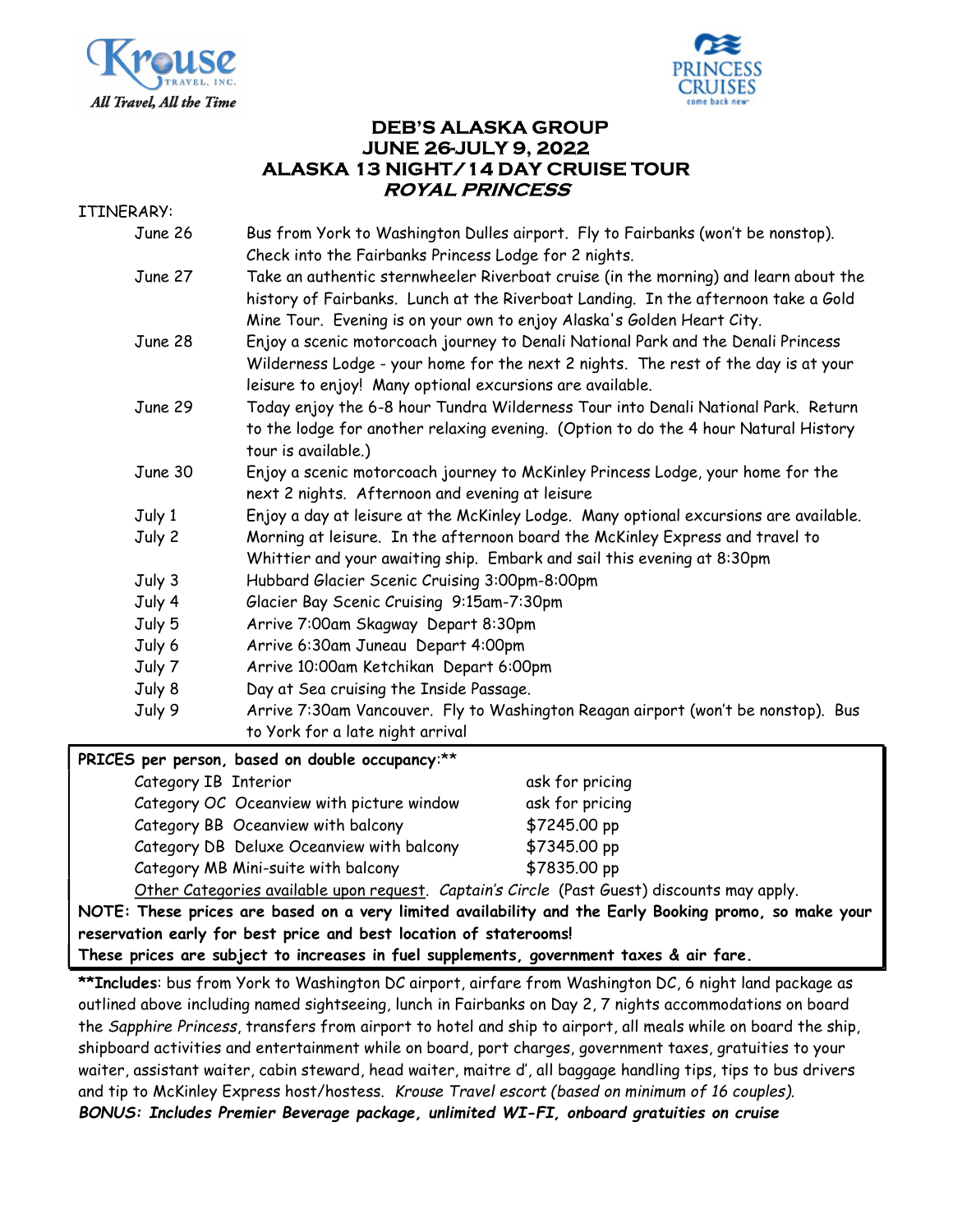Not included: meals & optional excursions while on land package, shore excursions while on cruise, gratuities to tour guides on optional excursions, bar drinks, spa services, casino, trip cancellation insurance and items of a personal nature.

### Payment schedule:

Deposit of \$250 per person cruise deposit plus \$200 per person air deposit plus optional insurance are due at the time of reservation.

Final Payment is due by March 16, 2022.

### Ask about a monthly payment plan!

Cancellation policy: Krouse Travel charges a \$25 per person administrative fee for all cancellations. Your deposit is refundable less \$25 per person plus any air penalties if cancelled prior to Final payment date. Between Mar. 29-Apr. 20, 2022, \$200 per person penalty plus \$25 pp Krouse Travel fee plus any air penalties. Between May 1-28, 2022, penalty of 50% of the cruise fare plus \$25 pp Krouse Travel fee plus any air penalties will be charged. Between May 29-June 11, 2022, penalty of 75% of the cruise fare plus \$25 pp Krouse Travel fee plus any air penalties will be charged. No refund if cancelled on or after June 12, 2022.

Trip insurance is highly recommended and should be purchased with deposit. Please ask for prices.

Triple and quad rates are available upon request.

A Passport is required for this trip. Please provide a photocopy at your earliest convenience.

For more information call Deb Krebs:

KROUSE TRAVEL 1284 GREENSPRINGS DR YORK, PA 17402 1-717-515-8448 Fax: 717-246-4107 E-mail: dkrebs@krousetravel.com